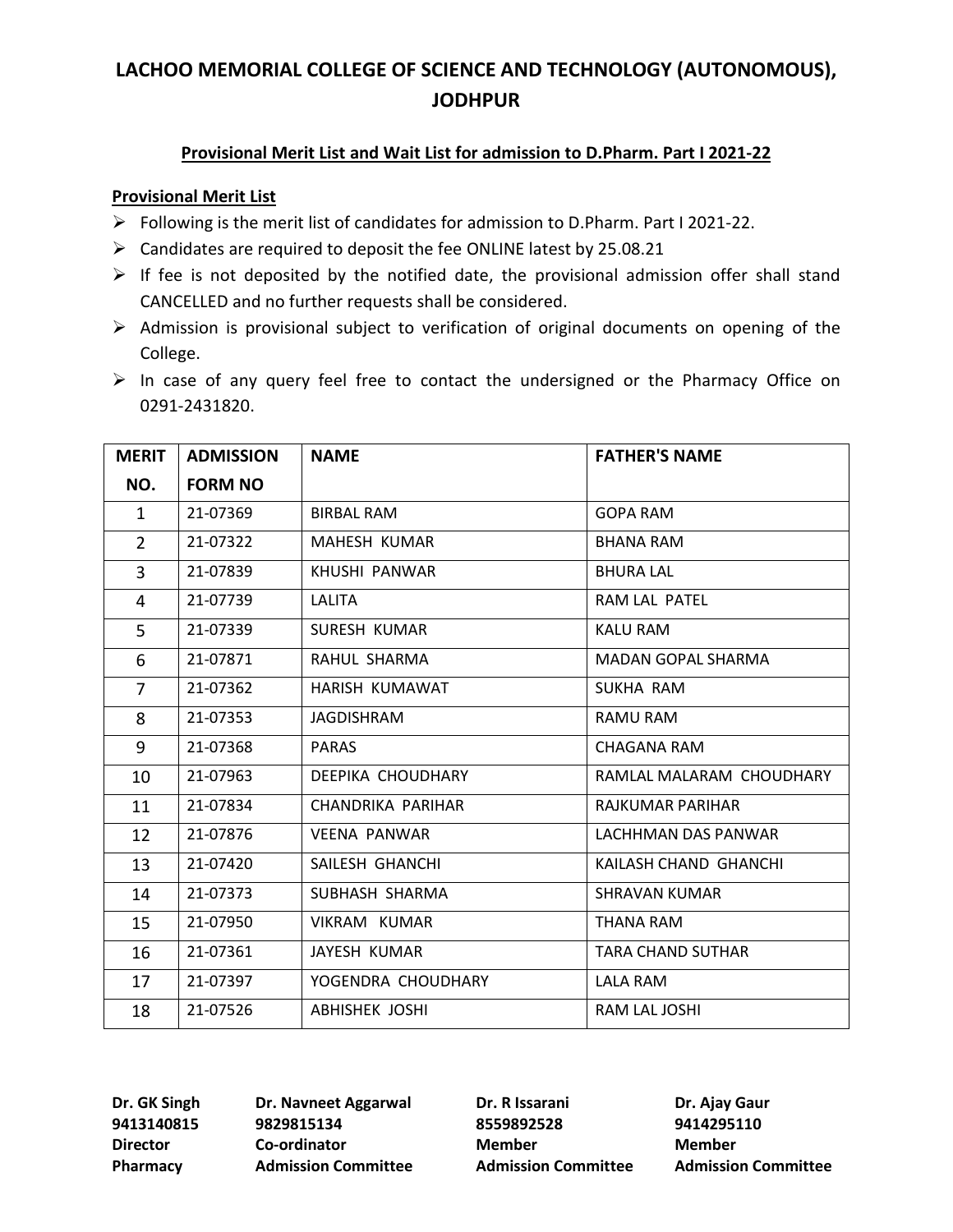#### **Provisional Merit List and Wait List for admission to D.Pharm. Part I 2021-22**

| <b>MERIT</b> | <b>ADMISSION</b> | <b>NAME</b>                | <b>FATHER'S NAME</b>     |
|--------------|------------------|----------------------------|--------------------------|
| NO.          | <b>FORM NO</b>   |                            |                          |
| 19           | 21-07613         | <b>BHARAT PATEL</b>        | GUMANARAM PATEL          |
| 20           | 21-07556         | <b>MOHIT</b>               | <b>AMRIT SINGH</b>       |
| 21           | 21-07441         | DINESH BHAKAL              | ONKAR RAM                |
| 22           | 21-07677         | PRAKASH CHANDRA            | CHOUTHA RAM              |
| 23           | 21-07719         | HEMANTH VAISHNAV           | MAHENDRA KUMAR VAISHNAV  |
| 24           | 21-07610         | <b>SOURABH SINGH BHATI</b> | JAI BHATI                |
| 25           | 21-07942         | <b>GAJENDRA SINGH</b>      | <b>VIJAY SINGH</b>       |
| 26           | 21-07657         | HITESH GEHLOT              | KANUMANA RAM             |
| 27           | 21-07814         | RAHUL VAISHNAV             | <b>DINESH KUMAR</b>      |
| 28           | 21-07411         | BHAWNA RAJPUROHIT          | <b>BHARAT SINGH</b>      |
| 29           | 21-07332         | <b>VOKA RAM</b>            | <b>GOKA RAM</b>          |
| 30           | 21-07108         | PIYUSH KUMAR YADAV         | ASHOK KUMAR YADAV        |
| 31           | 21-07474         | <b>VIKRAM SINGH</b>        | <b>MADAN SINGH</b>       |
| 32           | 21-07327         | KUSHAL CHOUDHARY           | PUKH RAJ                 |
| 33           | 21-07355         | RAMAVATAR                  | ASHU RAM                 |
| 34           | 21-07440         | MOHD SAMEER                | <b>HAKEEM UDDIN</b>      |
| 35           | 21-07606         | NEELKANTH                  | PREM CHAND               |
| 36           | 21-07109         | NARENDRA NARENDRA NARENDRA | NARENDRA BHANWARARAM     |
| 37           | 21-07904         | <b>MANISH</b>              | <b>BHANWAR LAL</b>       |
| 38           | 21-07670         | HANSHIKA                   | JAGDISH                  |
| 39           | 21-07495         | MOHAMMED AASIF             | ABDUL ZABAR              |
| 40           | 21-07840         | SHANKAR LAL                | JAWANA RAM               |
| 41           | 21-07714         | SHIV SHANKAR               | KHEEMARAM                |
| 42           | 21-07311         | ASHOK PRAJAPAT             | KACHARA RAM PRAJAPAT     |
| 43           | 21-07279         | CHANDANI PANWAR            | <b>CHETAN LAL PANWAR</b> |
| 44           | 21-07110         | <b>DILIP SINGH</b>         | <b>VINOD SINGH</b>       |
| 45           | 21-07402         | LAXIMINARAYAN              | PUNA RAM                 |

 **9829815134 8559892528 9414295110 Director Co-ordinator Member Member**

**Dr. GK Singh Dr. Navneet Aggarwal Dr. R Issarani Dr. Ajay Gaur**

**Pharmacy Admission Committee Admission Committee Admission Committee**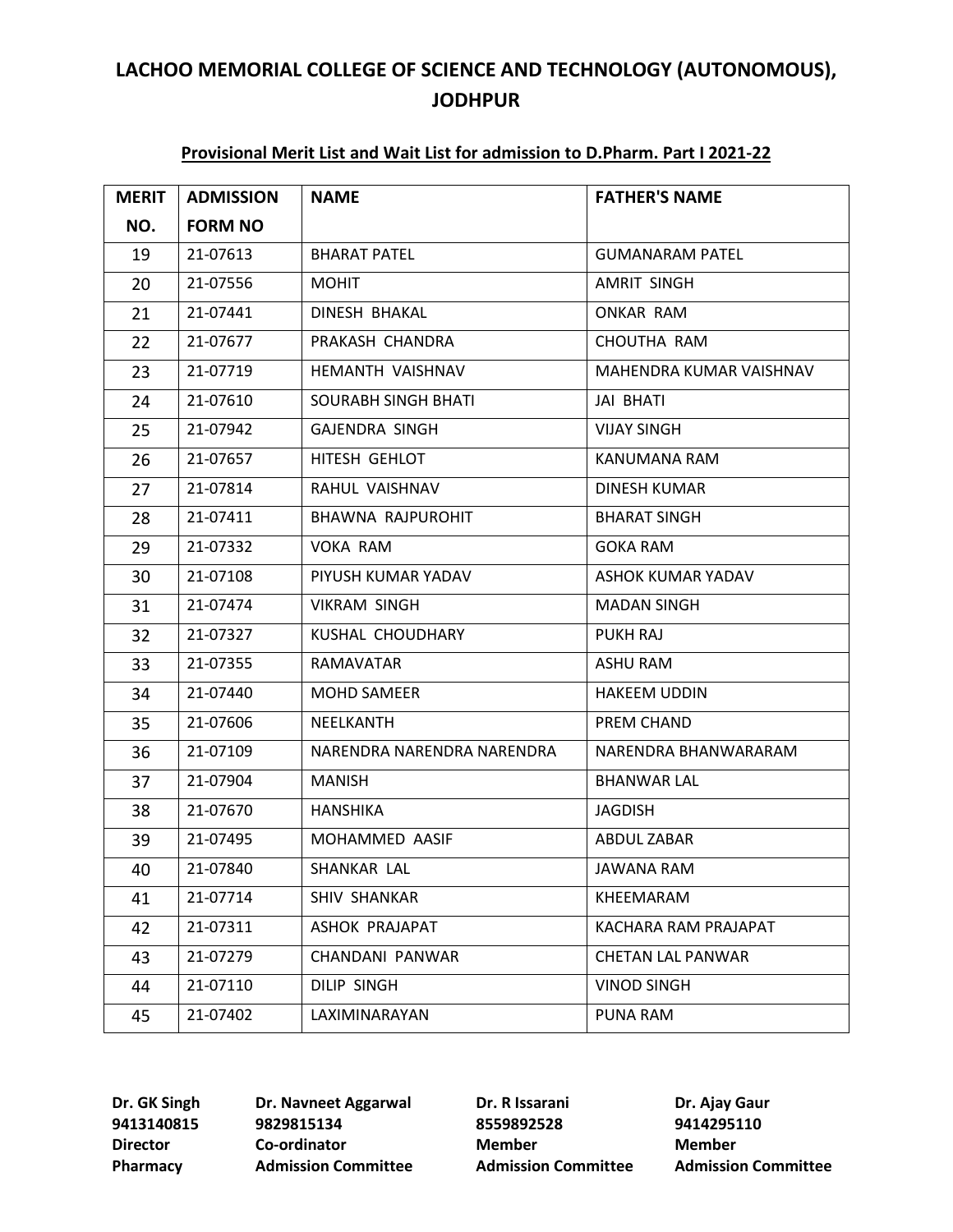| <b>MERIT</b> | <b>ADMISSION</b> | <b>NAME</b>             | <b>FATHER'S NAME</b>     |
|--------------|------------------|-------------------------|--------------------------|
| NO.          | <b>FORM NO</b>   |                         |                          |
| 46           | 21-07756         | KARTIK LAYCHA           | ISHWAR CHANDRA           |
| 47           | 21-07379         | <b>VINOD SOLANKI</b>    | <b>CHETAN SOLANKI</b>    |
| 48           | 21-07477         | <b>ANKIT POTLIYA</b>    | OM PRAKASH POTLIYA       |
| 49           | 21-07591         | AVINASH CHOUDHARY       | RAMLAL CHOUDHARY         |
| 50           | 21-07164         | LAXMAN                  | <b>MOHAN RAM</b>         |
| 51           | 21-07451         | ABHIJEET SHARMA         | MUKESH SHARMA            |
| 52           | 21-07382         | MISS DAMYANTI SONI      | <b>BHARAT KUMAR SONI</b> |
| 53           | 21-07861         | <b>DEEPESH DEVRA</b>    | NARAYAN DEVRA            |
| 54           | 21-07211         | SAKSHI SOLANKI          | RADHA KISHAN SOLANKI     |
| 55           | 21-07249         | ANISH GEHLOT            | ARJUN SINGH GEHLOT       |
| 56           | 21-07897         | LOKENDRA SINGH          | PUKHRAJ CHOUDHARY        |
| 57           | 21-07116         | NEERAJ SINGH RAJPUROHIT | <b>VIKRAM SINGH</b>      |
| 58           | 21-07894         | SUNIL PHOOLFAGAR        | RIDHAKARAN               |
| 59           | 21-07121         | CHAVI KHANDELWAL        | <b>MANOJ KHANDELWAL</b>  |
| 60           | 21-07180         | <b>LALIT SINGH</b>      | <b>MADAN SINGH</b>       |

### **Provisional Merit List and Wait List for admission to D.Pharm. Part I 2021-22**

**9413140815 9829815134 8559892528 9414295110 Director Co-ordinator Member Member Pharmacy Admission Committee Admission Committee Admission Committee**

**Dr. GK Singh Dr. Navneet Aggarwal Dr. R Issarani Dr. Ajay Gaur**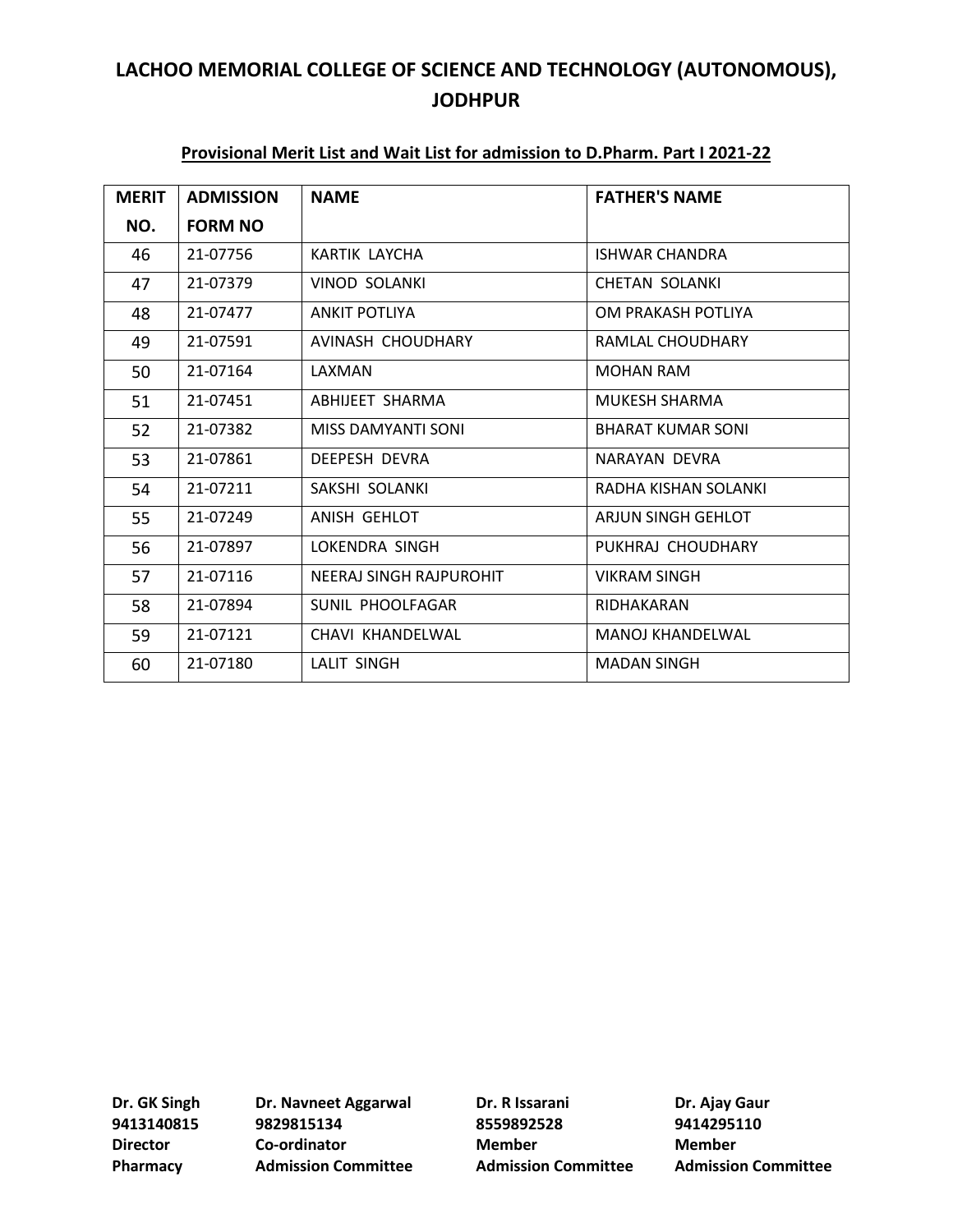### **Provisional Merit List and Wait List for admission to D.Pharm. Part I 2021-22**

#### **Provisional Wait List**

- ➢ Following is the wait list of candidates for admission to D.Pharm. Part I 2021-22.
- $\triangleright$  Candidates in wait list shall be considered for admission against vacant and drop out seats after the above notified merit list is exhausted.
- ➢ Candidates in wait list shall be notified as and when there are vacant & drop out seats.
- ➢ In case of any query feel free to contact the undersigned or the Pharmacy Office on 0291-2431820.

| <b>WAITING</b> | <b>ADMISSION</b> | <b>NAME</b>                            | <b>FATHER'S NAME</b>  |
|----------------|------------------|----------------------------------------|-----------------------|
| NO.            | <b>FORM NO</b>   |                                        |                       |
| W1             | 21-07721         | YOGITA SHARMA                          | RAJKUMAR SHARMA       |
| W <sub>2</sub> | 21-07128         | AMRIT PRAJAPAT                         | MEGHRAJ               |
| W <sub>3</sub> | 21-07100         | POOJA MEWARA                           | DEVI LAL MEWARA       |
| W4             | 21-07837         | <b>RITIKA</b>                          | <b>BHURA LAL</b>      |
| W5             | 21-07940         | MAYANK BAJAJ                           | PRADEEP BAJAJ         |
| W6             | 21-07344         | LUCKY JANGID                           | <b>BHANWAR LAL</b>    |
| W7             | 21-07819         | DEEPAK TADA                            | <b>BADRI RAM</b>      |
| W8             | 21-07222         | <b>AVINASH</b>                         | <b>LALIT PURI</b>     |
| W9             | 21-07390         | <b>NEETU SONI</b>                      | OM PRAKASH            |
| W10            | 21-07131         | LALIT KUMAR                            | RAJARAM               |
| W11            | 21-07225         | MAHENDRA SANKHLA                       | <b>GAJENDRA SINGH</b> |
| W12            | 21-07315         | KAILASH SUTHAR                         | <b>GIRDHARI RAM</b>   |
| W13            | 21-07094         | PALAK                                  | PARASMAL              |
| W14            | 21-07854         | <b>BHUVNESHWAR</b>                     | <b>VIRENDRA BHATI</b> |
| W15            | 21-07951         | <b>BHAVANI SINGH RATHORE</b>           | <b>HANUMAN SINGH</b>  |
| W16            | 21-07118         | <b>VINOD PRAJAPAT</b>                  | MODA RAM              |
| W17            | 21-07133         | JASWANT LEGHA                          | PANNA RAM LEGHA       |
| W18            | 21-07583         | RAMPRASAD RAMDAYAL<br><b>CHOUDHARY</b> | RAMDAYAL CHOUDHARY    |
| W19            | 21-07314         | RAVINDRA SANKHALA                      | DHANNA RAM            |

**9413140815 9829815134 8559892528 9414295110 Director Co-ordinator Member Member**

**Dr. GK Singh Dr. Navneet Aggarwal Dr. R Issarani Dr. Ajay Gaur Pharmacy Admission Committee Admission Committee Admission Committee**